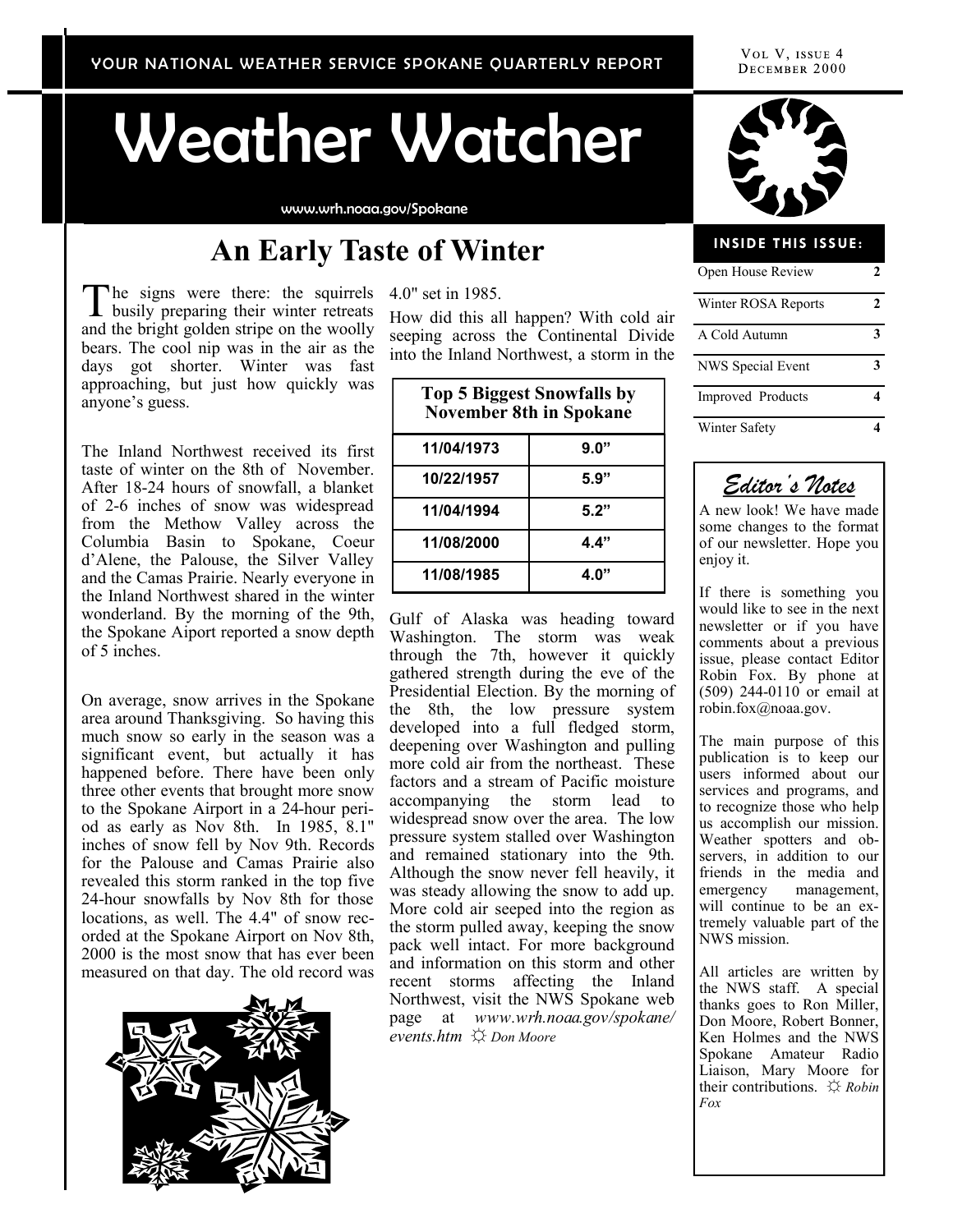### **Balloons and Tornadoes Draw Crowds in Spokane**



*Aspiring storm chasers like tornadoes in bottles*.

*Trivia Answer: According the Spokane records for Dec. 25th, there was 23 inches on the ground in 1951 and 19 inches on the ground in 1996.*

The NWS Spokane held an Open House on a cool<br>and partly sunny Saturday, Oct. 14th. Thanks to he NWS Spokane held an Open House on a cool terrific support and advertising from the media, more than 700 folks from across eastern Washington and north Idaho came through our doors. One of the biggest draws was the tornado simulator, affectionately called "Twister". Built from scratch using a how-to video, the black tornado machine spewed one water vapor vortex right after another. This presentation, along with several tornado-in-a-bottle experiments and severe weather videos, gave the staff the opportunity to discuss the many weather hazards across the Inland NW. A map and background information on the weather spotter network were also displayed along with preparedness brochures.

Another big highlight was the launching of the radiosonde. A special release was performed at 10 am, in addition to the normal 4 pm time. Crowds gathered around the upper air building during both announced times to watch and cheer on the weather balloon's ascent. The Open House was a huge success! Visit our virtual office tour at *www.wrh.noaa.gov/spokane/ spotters/opnhse\_00/page1.htm.* Enjoy! ☼ *Robin Fox* 

# **Winter ROSA Reports and Reminders**

C ooperative observations have always been an important function in fulfilling the climate<br>c records for the country. In the past, these daily reports were mailed to the NWS at the end records for the country. In the past, these daily reports were mailed to the NWS at the end of each month for tabulation and retention. Although these observations are a reliable source of data, they could not be used in real time.

| Snow on<br>the Ground | <b>CODE</b> (68) |
|-----------------------|------------------|
| No snow               | 680#             |
| $0.4$ " (trace)       | 68*001#          |
| $0.5"$ (1 inch)       | 681#             |
| $1.7$ " (2 inch)      | 682#             |
|                       |                  |
| <b>New Snow</b>       | <b>CODE</b> (69) |
| None                  | 690*0#           |
| Trace                 | 69*001#          |

 $0.1"$  690\*1#

 $2.0"$  692\*0#

Today, about half of the cooperative observers send in their daily observation via telephone to their local NWS office. This process is called ROSA, meaning Remote Observations System Automation. This allows the NWS to use the reports of temperature, precipitation and snowfall to fine-tune forecasts and warnings. They also provide an important supplement to the official data outside of the airport observations.

During the winter months, the snow groups become the critical elements. Due to the implementation of automated observing equipment at many airports, the sources of snow data have decreased. By using the ROSA reports, the density of snow data increases giving a better representation of the snow cover.

As a gentle reminder to the ROSA cooperative observers, please include all new snowfall and snow depth with each observation through March 31, 2001. *☼ Robert Bonner* 

*The tables above are examples of snow group coding used in ROSA reports*.

## **NWS Spokane Staff**

**Meteorologist In Charge** John Livingston

**Administrative Assistant** Rose Reilly

**Warning Coordination Meteorologist** Ken Holmes

**Science Operations Officer** Ron Miller

**Data Acquisition Program Manager** Robert Bonner

**Service Hydrologist** Charles Ross

**Lead Forecasters** Gary Bennett Todd Carter Jon Fox Robin Fox Don Moore Claudia Cox

**General Forecasters** Lyle Hammer Rocky Pelatti Paul Bos Andy Haner Tracy Cox

**Hydro-Meteorological Technicians**

Verne Ballard Irv Haynes Milt Maas Stan Savoy Larry Sossaman

> **Electronic System Analyst** Robert Cummings

**Electronic Technicians** Merri Wallace Robert Sumpter

**Facilities Technician** Mike Belarde

> **Student Intern** Laurie Koch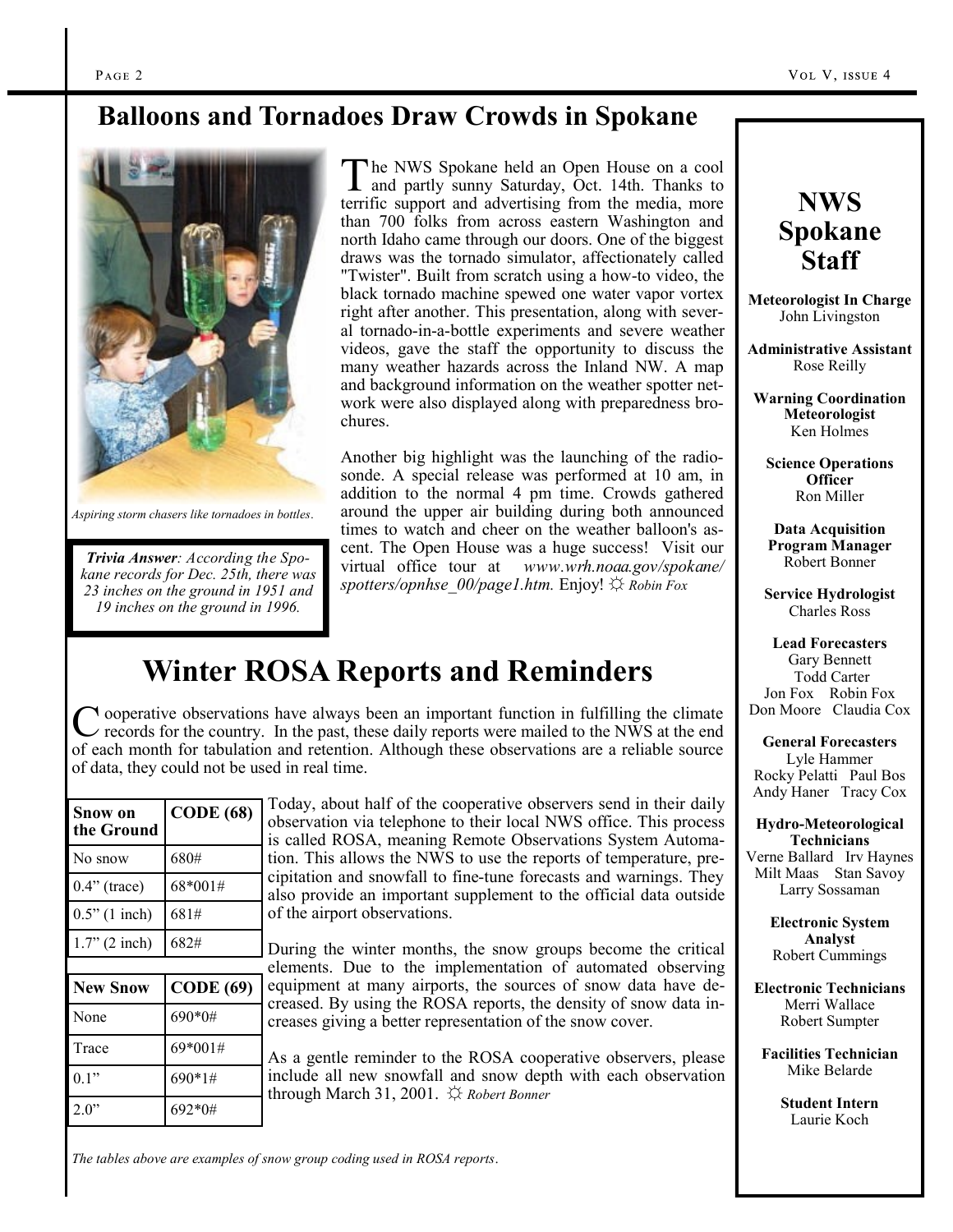# **A Cold Autumn for the Inland Northwest**

Summer came to an abrupt end during the first week of September.<br>Daytime highs dipped into the 50s and 60s for the first 5-10 days of ummer came to an abrupt end during the first week of September. the month. Temperatures did rebound in the middle of the month for one last warm spell, but another cold snap ensured that September 2000 would go down as a cool month. The 22° low at Spokane airport on the morning of the 23<sup>rd</sup> was a record low for the entire month of September. Rainfall was below normal for Wenatchee, but much above normal in Lewiston and Spokane.

Overall October was a beautiful autumn month. Most of the days had a good amount of sunshine with near normal temperatures. In fact, aside from a warm day on the  $17<sup>th</sup>$ , October was fairly lacking in significant warm or cool spells. The lack of storm systems also meant below normal rainfall for the month in Wenatchee and Spokane. Rainfall was above normal in Lewiston, due in large part to a half-inch of rain on the first of the month.

The best way to describe November 2000 was "cold". In fact, it was the 2<sup>nd</sup> coldest November ever in Spokane and Wenatchee, surpassed only by the November of 1985. In Lewiston this was the 4<sup>th</sup> coldest November ever. A significant snow storm moved into the Inland Northwest on the  $8<sup>th</sup>$ , dropping 4.4" of snow at Spokane. This was followed by a cold air mass from Canada. The low temperature of -2° at Spokane on the 11<sup>th</sup> was the coldest temperature ever so early in the season. Weak systems moved through the Inland Northwest, each depositing light amounts of rain and snow during the middle of the month. A more significant storm impacted the Inland Northwest on the 29<sup>th</sup>. The east slopes of the Cascades picked up 3-6" of new snow, while in the Basin, Palouse, and Spokane areas, there was a mix of snow and freezing rain.

So how does this bode for the winter? In a quick look at the cold snowy Novembers, in most (but not all) cases, the winter turned out to overall be colder and snowier than normal. *☼ Ron Miller*

#### **WEATHER SPOTTER CHECKLIST**

- FUNNEL CLOUD...Watch for cloud rotation aloft
- TORNADO...Watch for rotation & damage on the ground
- HAIL...Pea-sized or larger
- HEAVY RAIN...1/2 inch in 1 hr; 1.5+ inches in 24 hrs
- SNOW...2 inches or more
- PRECIPITATION CHANGES...rain to snow, any freezing rain
- FLOODING...Of any kind. Watch for changing water levels
- POOR VISIBILITY…1/2 mile or less
- TRAVEL PROBLEMS…due to weather
- STRONG WINDS…30 mph+, or any damage
- ANY DAMAGE, INJURY OR LOSS OF LIFE DUE TO WEATHER...Include location, time and specific cause.

If you observe any of these conditions, please call the NWS Spokane **(509) 244-0435 1-800-483-4532** Or file a report online at *www.wrh.noaa.gov/cgi-bin/Spokane/start\_rpt*

# **NWS Special Event 2000**

N WS Spokane, in coordination with the local Spokane<br>County amateur radio group, participated in the 2<sup>nd</sup> County amateur radio group, participated in the 2nd Annual NWS Special Event which ran from 4 pm Friday, Dec. 1st through 4 pm Saturday, Dec. 2nd. The purpose of the event was to recognize the contributions amateur (ham) radio operators make to the NWS during severe and significant weather. It also allowed the ham radio operators the opportunity to meet the NWS staff and showcase their equipment and skills.

According to Mary Moore, Assistant Emergency Coordinator of Spokane County and amateur radio liaison to the NWS Spokane, there were 23 ham operators who volunteered during the national 24-hour event at the Spokane weather office. They worked 4-hour shifts, operating 6 radios and totaling 250 man-hours. They made 462 contacts in 46 states and 43 different NWS offices. Despite all the hard work, they had fun in the process.

This event was important because ham operators often play key roles in emergency communications. Many hams are storm spotters who provide essential eye-witness information to the NWS during periods of flooding and severe weather. The link between ham operators and emergency service agencies such as the National Weather Service, the Federal Emergency Management Agency, the Red Cross and the Salvation Army has been a long and extremely valuable one. This is one way we can recognize their valuable input. Good Job! ☼ *Ken Holmes & Mary Moore*